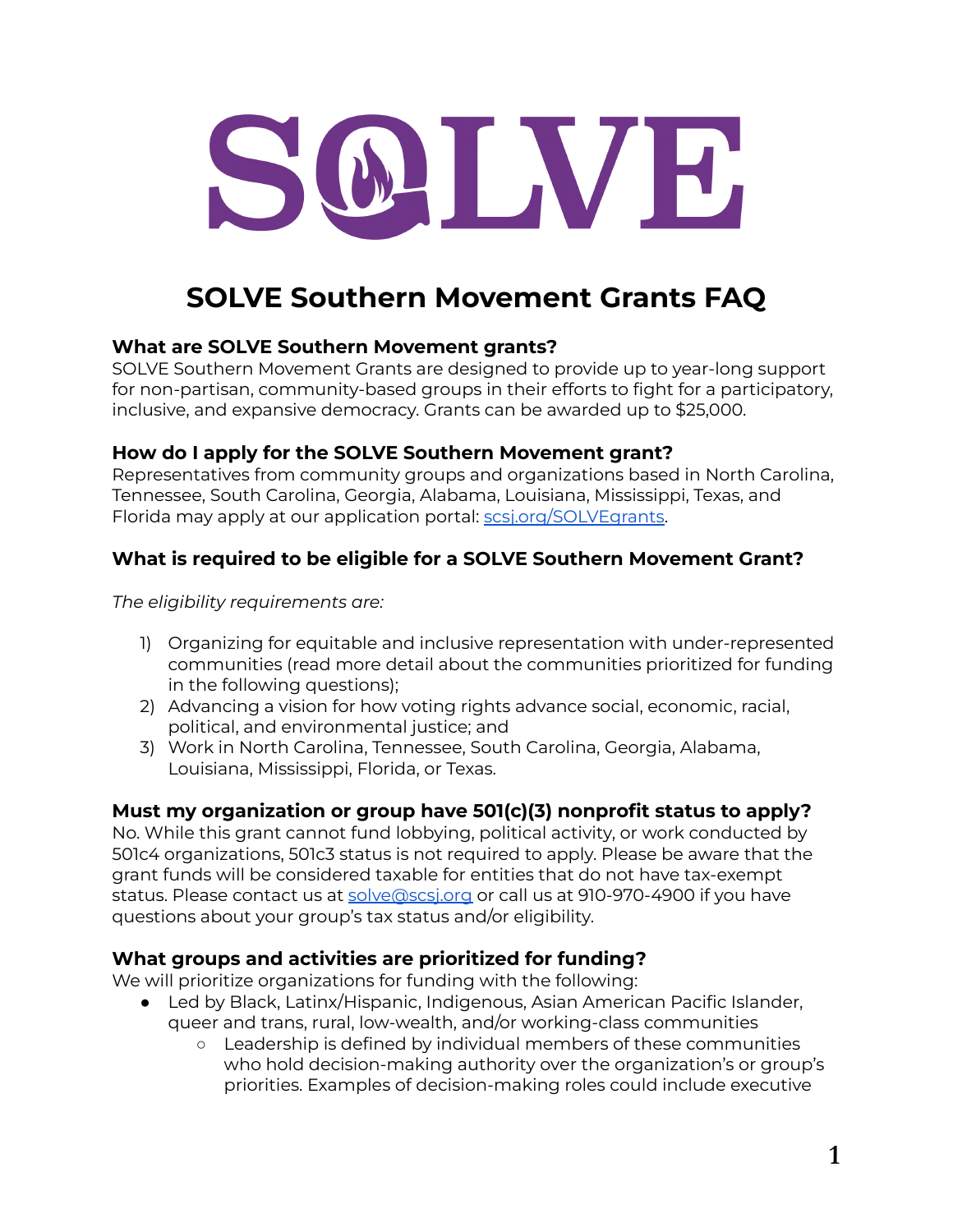directors, founders, presidents, board members, an advisory council, or group leaders

- Have annual operating budgets under \$400,000
- Are SOLVE Network partners
- Are 2021 "Adopt-a-Jurisdiction" redistricting grantees and applicants
- Were Participants in Community Redistricting Organizations Working for Democracy (CROWD) Academy trainings

#### **If my group doesn't meet the above priorities for funding, can we still apply?**

Yes, if your group meets the eligibility requirements listed earlier in this document, you can still apply for funding. However, your application will not be given priority consideration.

## **What kinds of projects will SOLVE Southern Movement Grants fund?**

In 2022, we are providing support to projects which fall into one of the following areas:

- **1) Community Education, Outreach, Engagement, and Mobilization** (general education, outreach, and education projects)
	- a) Example: An organization launches a 4 month campaign through social and traditional media to combat disinformation about the 2022 elections and provide accurate voting information to community members.
	- b) Example: An organization seeks to translate all of its materials to Spanish and other languages in order to provide more accessibility to different community members.
- **2) Collaboration** (collaborative projects between multiple organizations to encourage new partnerships)
	- a) Example: An organization focused on voting rights collaborates with a tenants' union to host a joint event focused on how voting connects to making housing policy changes.

#### **3) Communications**

- a) Example: An organization seeks to create a mini-documentary showcasing the stories of voting rights and redistricting advocates in their community in order to recruit new advocates.
- **4) Gap Funding for Civic Engagement Projects** (groups needing additional funding to complete in-progress projects)
	- a) Example: if a group had a budget to complete a video, but the budget fell short and they couldn't raise the deficit, they could apply for grant funding to finish the video.

#### **Are there any projects you cannot fund?**

SOLVE cannot fund:

● Any work conducted by 501(c)4 organizations;